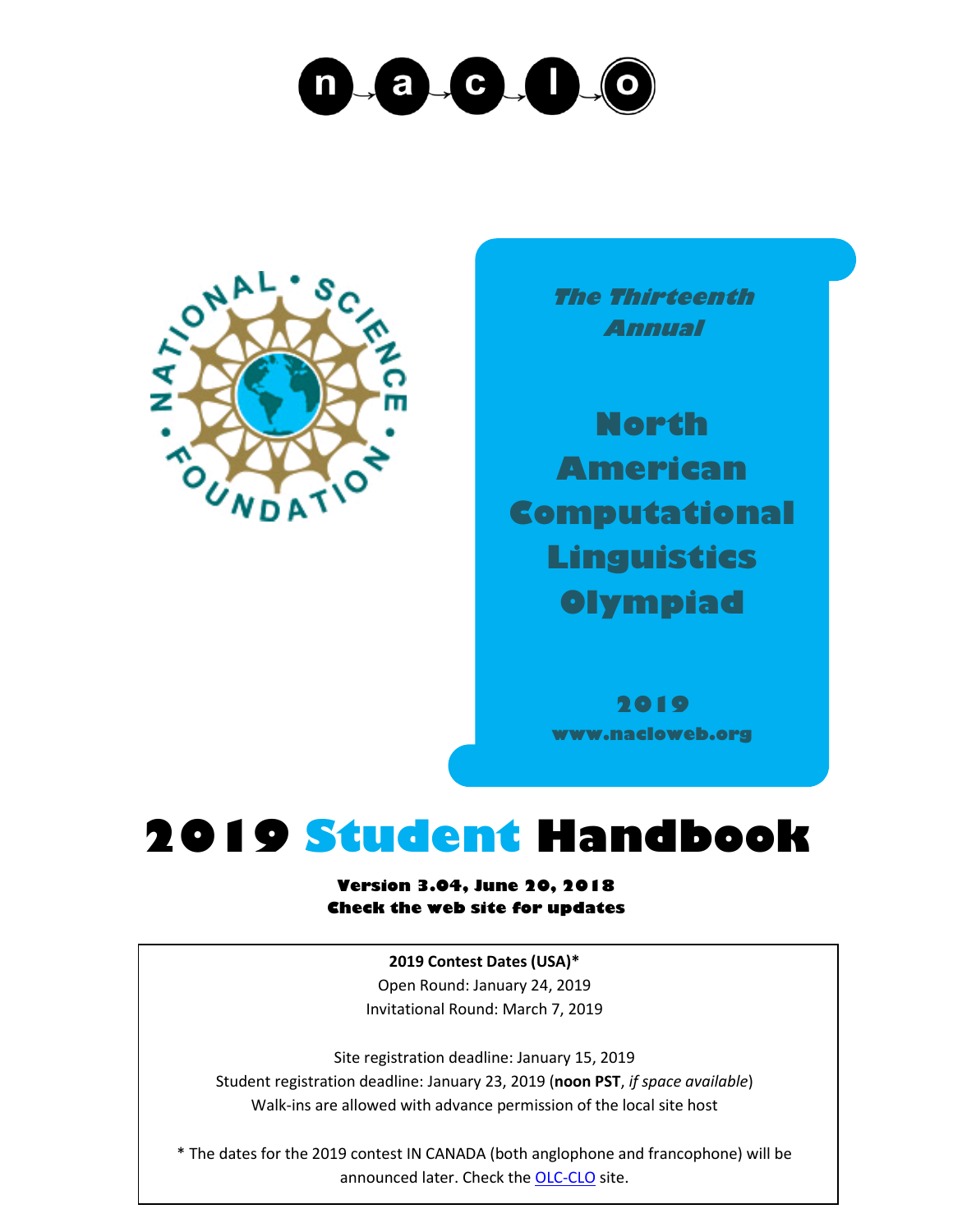

## **ABOUT**

## **Introduction**

NACLO is a fun (and educational!) contest for U.S. and Canadian high school students in which contestants compete by solving compelling and creative puzzles in linguistics and computational linguistics. Requiring no previous knowledge of linguistics, languages, or computing, these puzzles can be solved by analytic reasoning alone, and serve as a fun introduction to a field to which many high school students have never been introduced. Winners of NACLO are eligible to compete in the International Linguistics Olympiad, one of twelve international high school science Olympiads.

## **Contact**

[naclo19org@umich.edu](mailto:naclo19org@umich.edu)

## **What's New in 2019?**

#### *In the USA*

New sites in the USA have to register by January 15, 2019. Students can sign up for existing sites by noon PST on January 23, 2019.

#### *In Canada*

The contest and registration dates for the 2019 contest in Canada (both anglophone and francophone) will be announced later. Check th[e OLC-CLO](https://olc-clo.org/) site.

## **HOW TO PARTICIPATE**

## **University sites**

Many universities provide an exam room and volunteers to facilitate NACLO. The list of available locations as of publication of this document is on Page 4, and an updated list is available on the NACLO [web site.](http://www.nacloweb.org/) Registration is available [online.](http://nacloweb.org/register_student.php)

Each university site will contact registered students with directions and other important information about the day of the contest.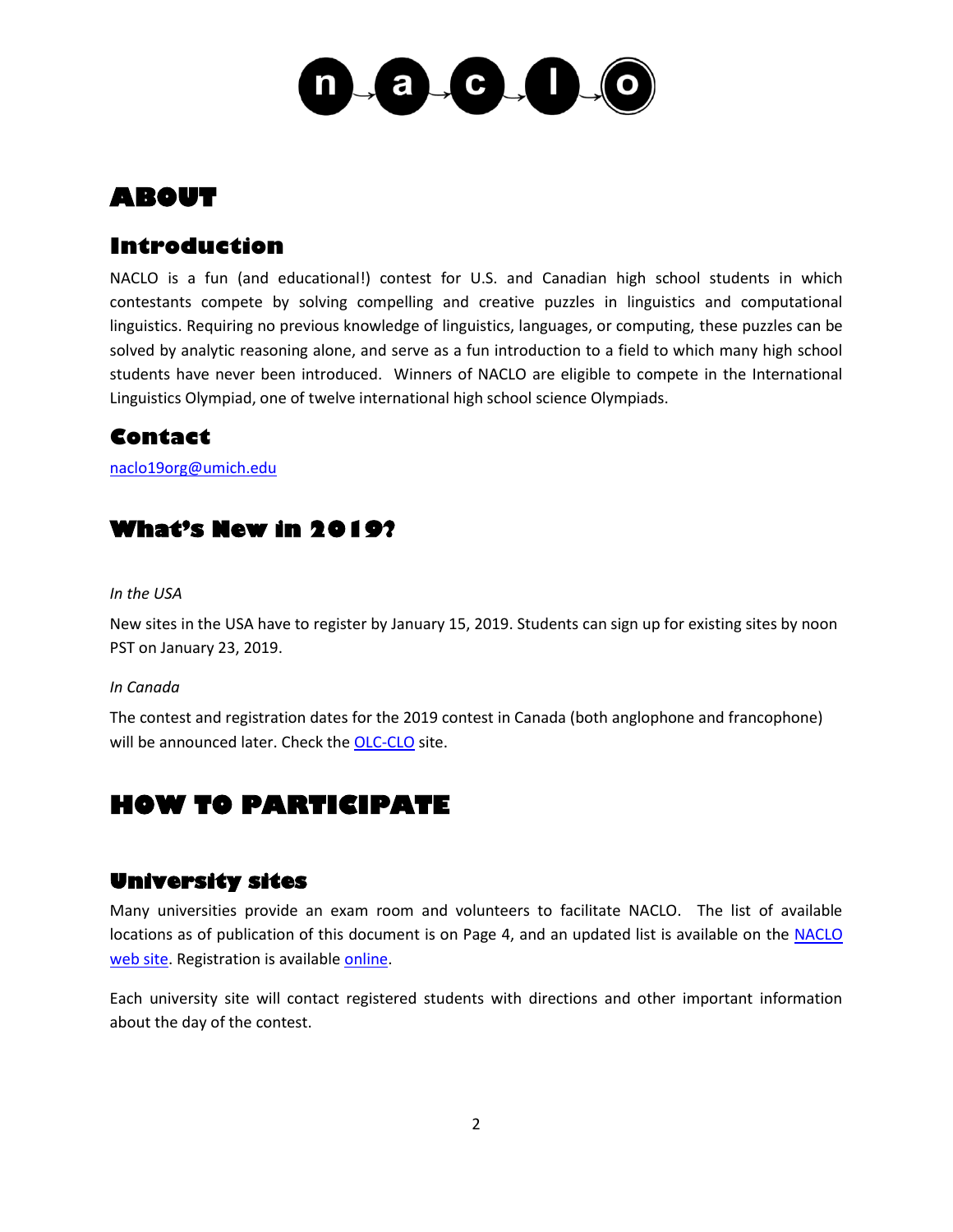

Schools that are sending several students to a university site may want to hire a school bus. If the school is not providing a school bus, students will need to arrange their own transportation with the help of their parents and teachers.

Some universities may use the contest as an opportunity to reach out to students who are interested in studying linguistics or computer science. They may provide information on careers in linguistics and language technologies and how you can study linguistics and language technologies in college.

## **High School sites**

Students who cannot or choose not to participate at a university site can participate at their own school.

In order to participate at school, students should ensure that a teacher (or other qualified administrator or librarian) at their school will serve as a site facilitator, is aware of the rules of the contest and will supervise them on contest day. For more information about serving as a site facilitator, visit the Facilitator Handbook.

## **Student Eligibility**

*To participate in NACLO*, you must satisfy all of the following criteria:

- You have never been enrolled as a full-time college or university student.
- You must be less than 20 years old on the first day of the IOL, whose dates are on ioling.org
- You are a citizen of the US or Canada or a student in a secondary school in the US or Canada.
- You are available to take the test at one of the times it's offered.
- You can either take the test at a registered university site or find a teacher or librarian who can run a high school site as specified elsewhere.

*To be eligible for the Canadian IOL team*, you must:

- Be eligible for and participate in NACLO.
- Renounce your eligibility for every other country's IOL team for the current year.
- Be a citizen of Canada or a student in a Canadian secondary school, and provide proof if asked.
- You must meet any IOL eligibility rules i[n http://ioling.org/rules/rules.pdf](http://ioling.org/rules/rules.pdf)

*To be eligible for the US IOL team*, you must:

- Be eligible for and participate in NACLO.
- Be a citizen of the US or a student in a US secondary school, and provide proof if asked.
- You must meet any IOL eligibility rules i[n http://ioling.org/rules/rules.pdf](http://ioling.org/rules/rules.pdf)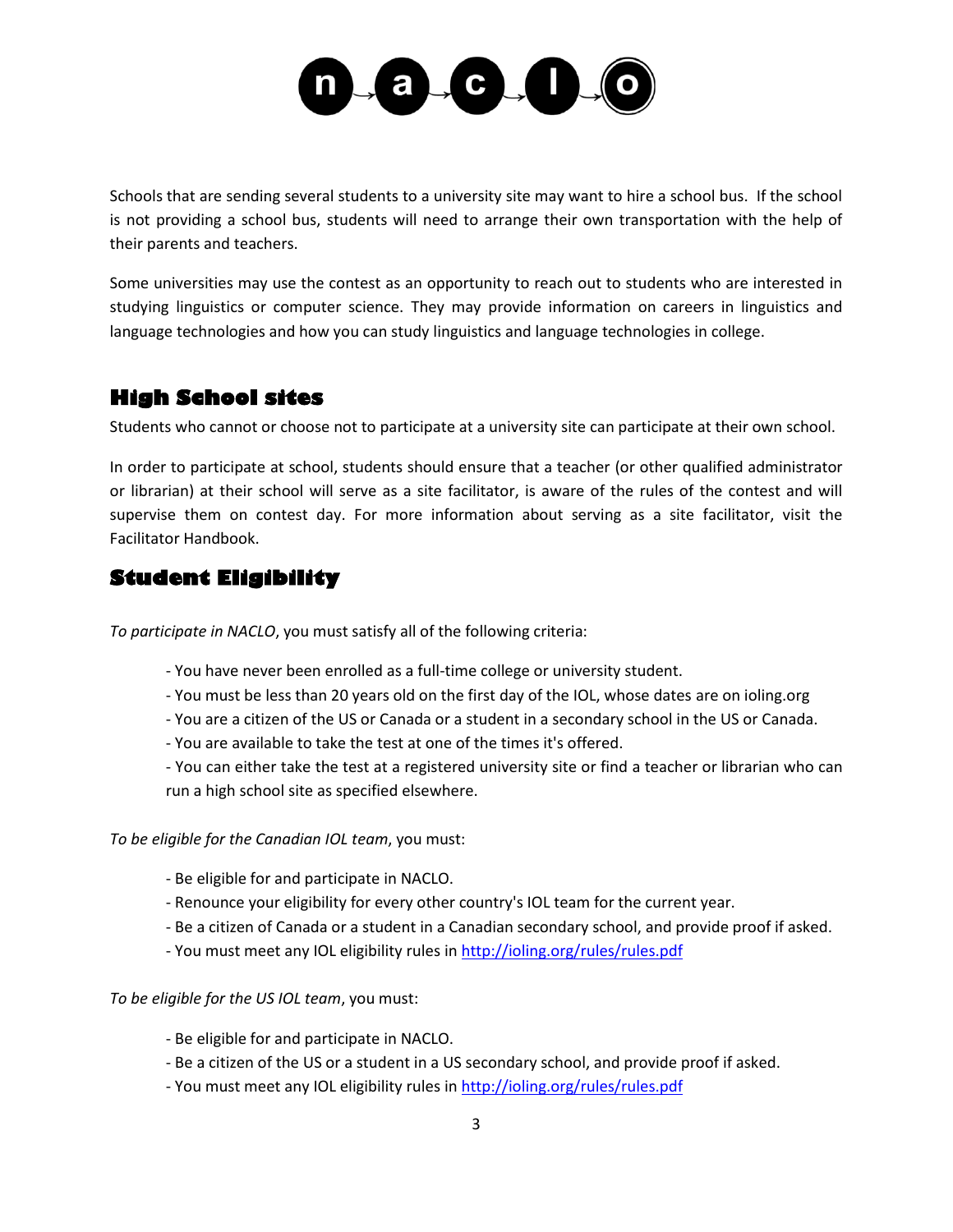

## **University Locations**

## **Canada**

#### **AB**

Medicine Hat College (Medicine Hat) University of Alberta (Edmonton) University of Calgary (Calgary)

## **BC**

Simon Fraser University (Burnaby) University of British Columbia (Vancouver)

#### **NS**

Dalhousie University (Halifax)

## **United States**

## **CA**

California State University (Long Beach) SpringLight Education Institute (San Jose) San Diego State University (San Diego) Stanford University (Stanford) University of California, Irvine (Irvine) University of Southern California, ISI Campus (Marina del Rey)

## **CO**

University of Colorado (Boulder)

## **CT**

Yale University (New Haven)

## **DC**

Georgetown University (Washington, DC)

## **GA**

Emory University (Atlanta)

## **HI**

University of Hawaiʻi at Mānoa

## **IL**

Northeastern Illinois University (Chicago) Southern Illinois University (Carbondale) University of Illinois at Urbana-Champaign (Urbana-Champaign)

## **ON**

University of Ottawa (Ottawa) University of Toronto (Toronto) University of Western Ontario (London)

## **QC**

McGill University (Montreal)

## **IN**

Goshen College (Goshen) Indiana University (Bloomington) University of Notre Dame (South Bend)

## **KY**

University of Kentucky (Lexington)

## **MA**

Brandeis University (Waltham) University of Massachusetts (Amherst) University of Massachusetts, Lowell (Lowell)

## **MD**

Johns Hopkins University (Baltimore) University of Maryland (College Park)

## **MI**

Saginaw Valley State University (Saginaw) University of Michigan (Ann Arbor)

## **MN**

Minnesota State University, Mankato (Mankato)

## **MO**

Washington University in Saint Louis (St. Louis)

## **NC**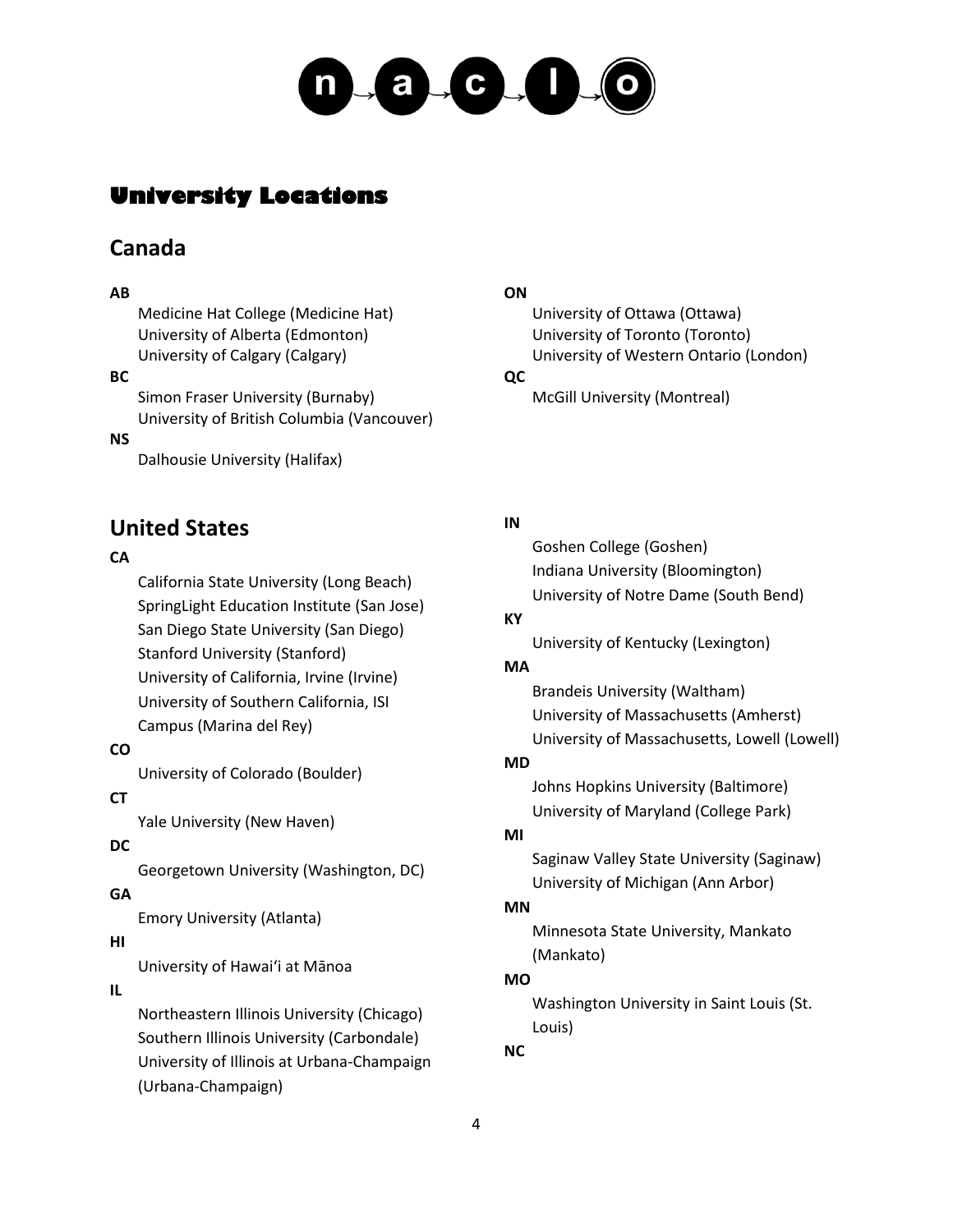# $-a$   $-c$   $1$   $0$

University of North Carolina, Charlotte (Charlotte)

## **NE**

University of Nebraska, Omaha (Omaha)

## **NJ**

Montclair State University (Montclair) Princeton University (Princeton)

## **NY**

Columbia University (New York) Cornell University (Ithaca) Stony Brook University (Stony Brook) Union College (Schenectady)

## **OH**

Ohio State University (Columbus)

## **OR**

Oregon Mathletics (Beaverton) Oregon State University (Corvallis)

## **PA**

Carnegie Mellon University (Pittsburgh) University of Pennsylvania (Philadelphia)

## **TN**

## **High School Locations**

Middle Tennessee State University (Murfreesboro)

#### **TX**

Austin Math Circle (Austin) University of Houston (Houston) University of North Texas (Denton) University of Texas at Dallas (Richardson) University of Texas, Austin (Austin)

## **UT**

Brigham Young University (Provo) University of Utah (Salt Lake City)

## **VA**

College of William and Mary (Williamsburg)

## **WA**

University of Washington (Seattle) Western Washington University (Bellingham)

## **WI**

University of Wisconsin, Milwaukee (Milwaukee)

More than 100 high schools held the contest on site in 2018. If your high school wants to participate in 2019, you and your teacher need to register. First, ensure that your high school has been registered as a host site. If not, have your teacher register it for you [here.](http://nacloweb.org/register_highsite.php) Then, your teacher should register as a High School Host [here.](http://nacloweb.org/register_highhost.php) If your teacher has questions about what is involved with serving as a coordinator, they can visit our Coordinator Handbook. You can register to participate [here.](http://nacloweb.org/register_student.php) For a list of high school site locations, visit the webpage [here.](http://www.nacloweb.org/high_school_sites.php)

## **Home Schooled Students**

If you are home schooled (according to the official rules of your state or province), you can still register for NACLO. Parents should go to the NACLO website teacher registration page (the main NACLO website under "High School Site Coordination") and register themselves as a teacher. Once you get to the "school" option you can select "home school" from the drop down menu. Once you have registered as a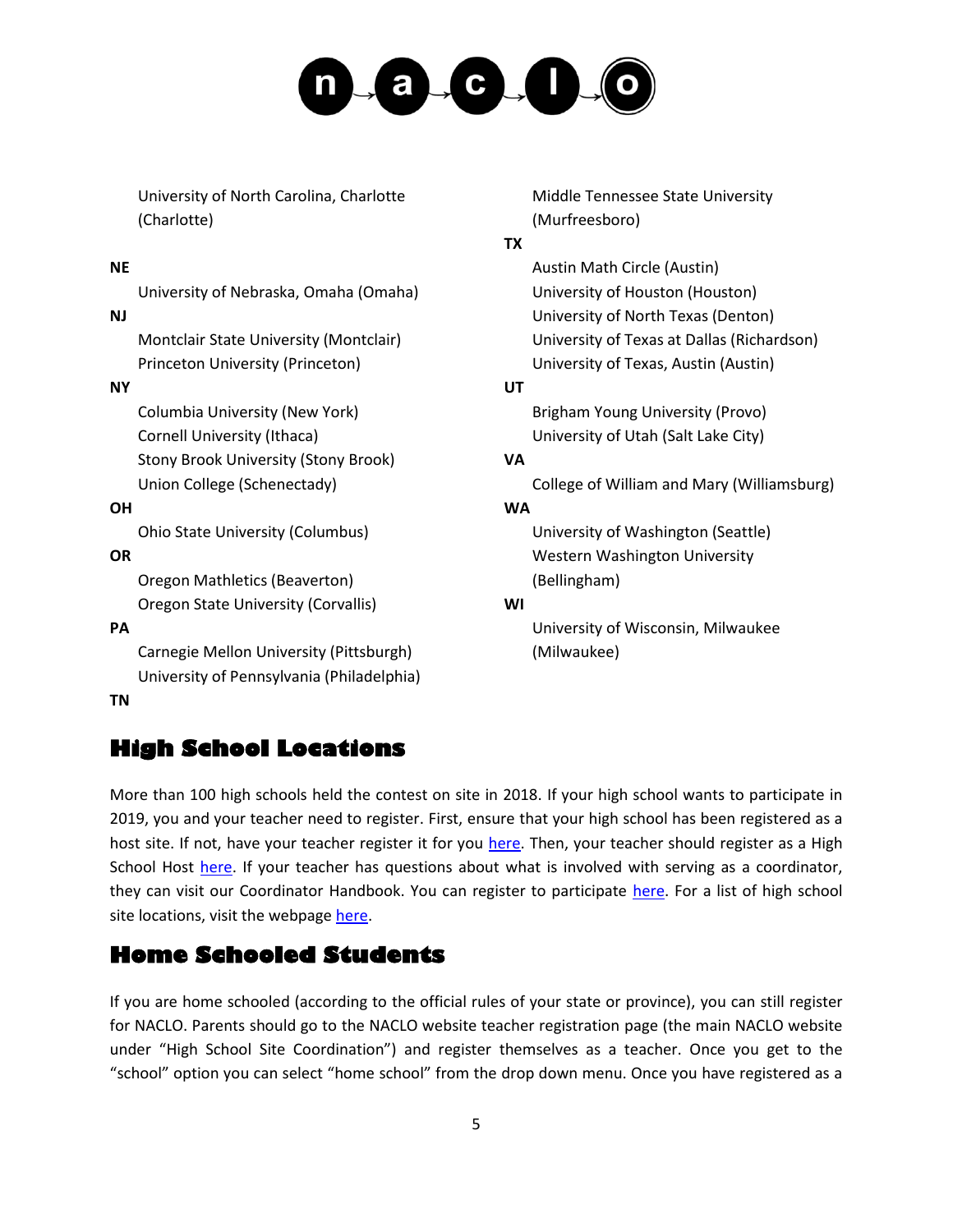

teacher you will be able to register your student on the student registration page (The main NACLO website under "Student Registration").

## **BEFORE THE CONTEST**

## **Training Sessions**

Some universities or high schools may provide training sessions for students in their area. These are not required for participation in NACLO and not all participating sites provide them. The training sessions may include problem solving practices, an overview of linguistics and computational linguistics, and ideas about careers in linguistics and computational linguistics.

Training sessions may be done in the evening at a university or during the school day at your school. If you are near a university that is hosting NACLO, you can check if it will have a training session by sending email to the contact person for that university listed on the web site.

If you are not near a university that is hosting NACLO, send email to [naclo19org@umich.edu.](mailto:naclo19org@umich.edu) We will try to work something out for you; we may find a computational linguist in your area, send you some materials from other sites, or just make sure that you have a supply of practice problems and readings.

A typical training session lasts from one to two hours. Some of the time is for a presentation and group problem solving. Other activities could include coming up with new problems, etc.

## **Special Needs**

If you have special needs, please notify the contest organizers **as soon as possible**, and they will try to accommodate you. You should discuss all your special needs **before the contest**.

## **What Happens on Contest Day?**

## **Students participating at a university**

You should arrive at the university site at least 45 minutes before starting time so that you have time to find the room, check in, use the bathroom, etc. Typically, seating will be at 20 minutes before the starting time, and the rules will be read at 15 minutes before the starting time. The contest booklets will be handed out at the designated starting time, and the facilitator at the university will tell you when to start working on the problems.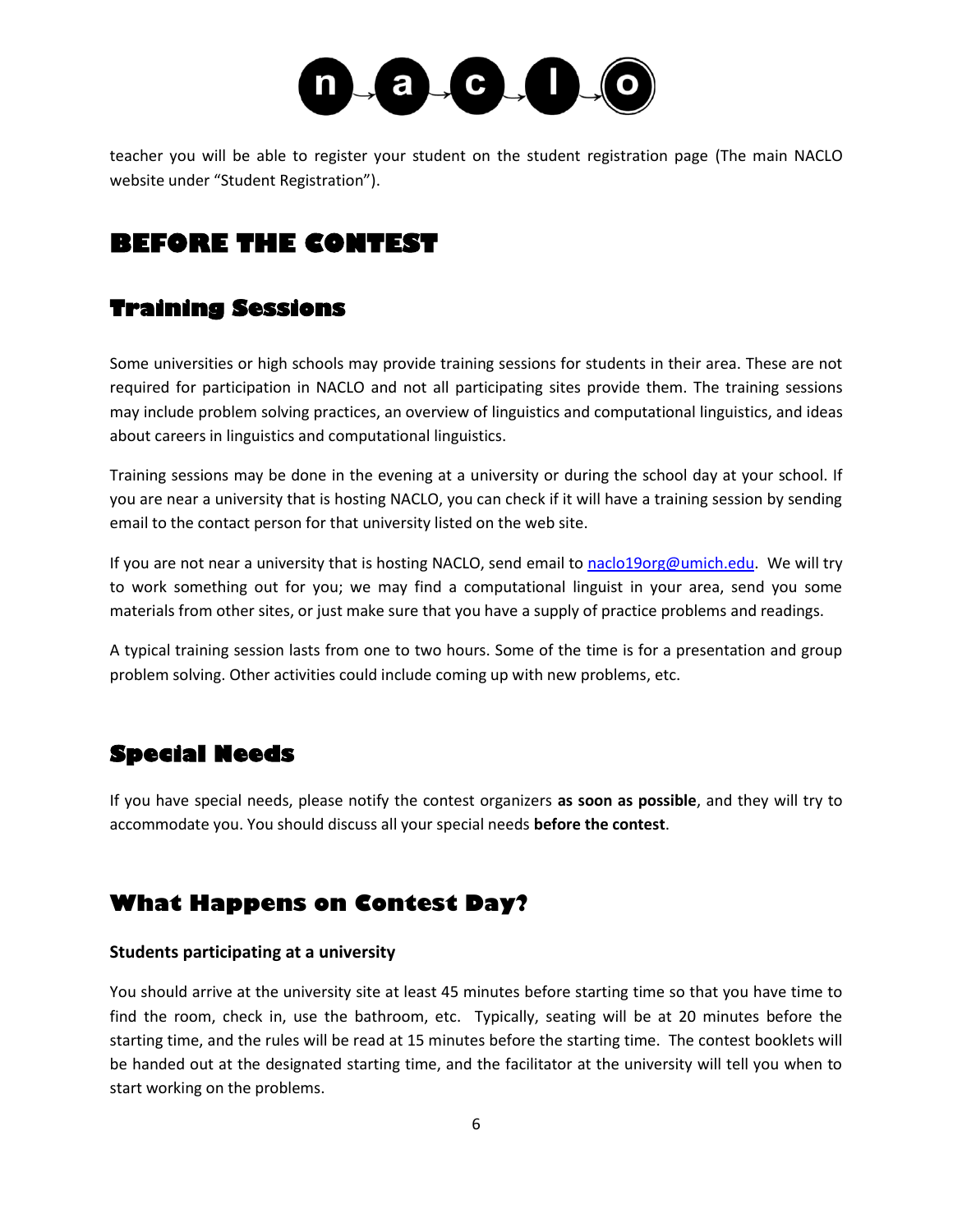

#### **Students participating at a high school**

Your teacher will give you the contest location. Make sure to be there before the starting time. Typically, seating will occur at 20 minutes before the starting time, and the rules will be read at 15 minutes before the starting time. The contest booklets will be handed out at the designated starting time, and your teacher will tell you when to start working on the problems.

## **Other Contest Rules**

## **Open Round**

The open round is open to all interested middle school and high school students; its purpose is to identify strong contestants who will advance to the Invitational Round.

#### **Invitational Round**

The problems in this round are harder than the Open Round problems. The purpose is to select national winners, who will be eligible to participate in the international competition, The International Linguistics Olympiad (IOL).

## **Problems and solutions**

The Open Round is typically three hours long, whereas the Invitational Round is typically four hours long. The judges have the authority to lengthen either competition in the event of unforeseen circumstances.

Students should submit all their solutions in writing, using a *black pen*, only in the space provided and ensure that their handwriting is legible. The use of a black pen is essential to ensure legible photocopying or scanning of the solutions, which may be done to streamline the grading process.

Students are allowed to use extra blank paper; however, there should never be answers to more than one question on a single sheet of paper. Extra paper should be scanned together with the booklet. The answers will be split by problem number and shipped to graders around the world. Students should write only on one side of the papers so that these pages can be scanned if needed. Furthermore, students may not take any booklets or scratch paper with them when they leave the site.

Students may solve the given problems in any order, and should try to solve as many problems as possible. You are not penalized for incorrect answers. Some problems (mostly on the Invitational round) **may** include "practice" (explanations) and "theory" questions; the practice sections are worth approximately 60% of the score, and the theory sections are worth approximately 40%. Students may receive partial credit for providing an incomplete solution to a problem, and/or partial credit for specific ideas for solving it. Thus, if they have ideas for solving a problem, they should write them even if they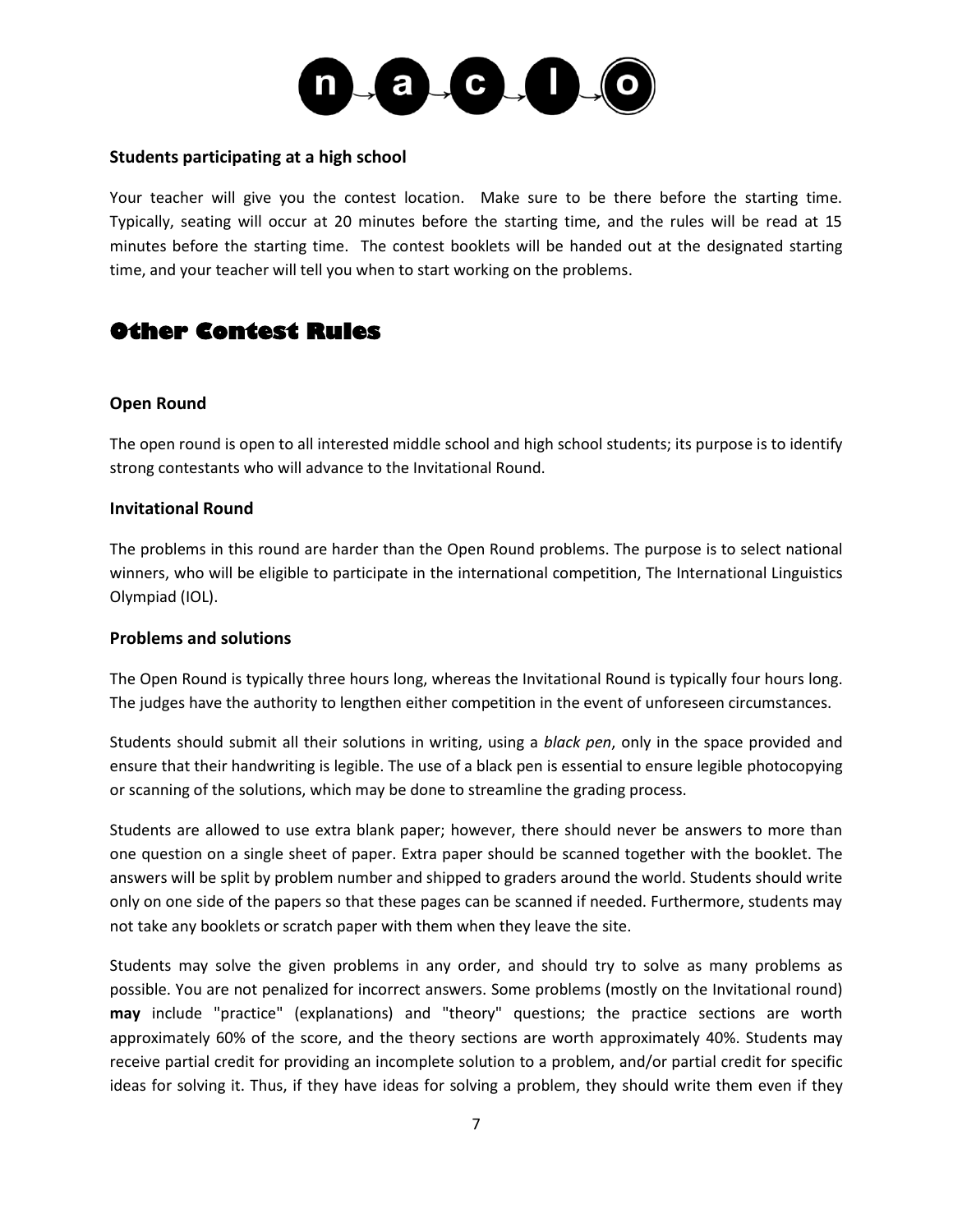

have not been able to develop a complete solution. In other words, students should be encouraged to show their work and/or thought process when solving these problem.

Given the large number of expected participants in the first round, most or all of the problems in that round will not require a "theory" part. Instead, the answers will be automatically gradeable. "Blue," "17", "1A, 2D, 3D, 4E, 5C", "nihuetzi," and "A>C>G>F>B>E>D" are fine answers. The problem booklets will be designed to include an answer sheet.

## **Allowed and disallowed materials**

Students should bring their own pens and pencils. Students are **not** allowed to bring their own paper. The facilitators will provide all paper needed.

Participants should write their solutions in black ink, and may use pencils only for scratch work. They may use blank paper for scratch work; however, they should copy their final solutions into the spaces provided in the problem booklet, and they may enclose additional sheets only if the space in the booklet is insufficient. Scratch paper is to be handed in with the answer booklet, but kept separate from it.

Students may not use any electronic devices except basic wristwatches. In particular, they may not use calculators, computers, tablets, cell phones, pagers, or wristwatches with built-in calculators. Attempts to use electronic devices will normally lead to disqualification. If a student has any medical electronic devices, required for health reasons, he or she should let the facilitators know before the contest.

Participants may not use any written or printed materials such as books or their own notes produced before the contest.

## **Conduct during the contest**

Students should follow all instructions of the facilitators; if they have questions about the rules or acceptable conduct during the contest, they should raise their hand and ask a facilitator.

Students may not talk with anyone except facilitators, and may not collaborate with other contestants. Attempts to communicate with other contestants will normally lead to disqualification.

Bags should be placed under the seats before the contest, and may not be used during the contest. If students have brought snacks, these should be placed on the desk before the contest begins.

If a student has a cell phone, pager, or any other sound-emitting device in his or her bag, he or she should turn it off before the contest. Just switching it to vibrate or silent mode is not sufficient.

Participants may take bathroom breaks during the contest; however, they may not take their bags, any electronic devices, problem booklets, or their notes with them when temporarily leaving the room. Also, two contestants may not take a bathroom break at the same time.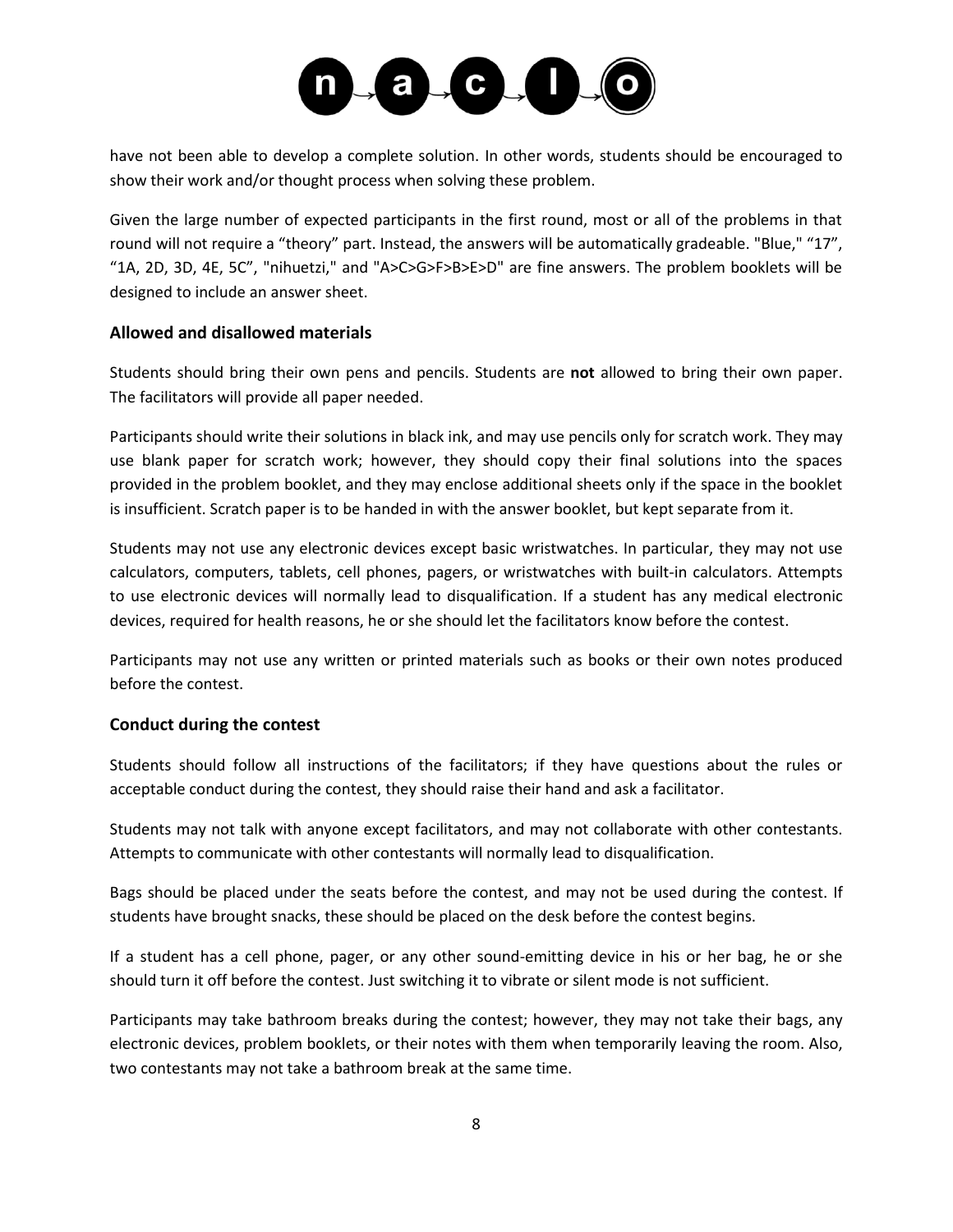

Unless the local facilitator overrides this rule (e.g., due to university or high school regulations), students may bring a snack into the contest site and eat during the contest, but they should be considerate of others. In particular, they should avoid "noisy" foods, such as foil-wrapped chocolates, and foods with a strong odor. The facilitators have the authority to remove any types of food from the contest site if they feel that these types of food may distract other contestants. Noisy wrappers should be opened before the contest begins.

If students arrive late, they may still participate in the contest; however they may not ask facilitators to repeat any instructions or announcements that have been missed. Also, they may not ask for time extensions in the end of the contest, which means that they will have less time than the other contestants.

## **Questions during the contest**

If a student has a question, he or she needs to raise a hand, and one of the facilitators will talk with him/her. When talking with a facilitator, students should keep their voices low, to make sure that they do not distract other contestants and do not accidentally provide a hint for solving the problem.

If a student needs a clarification for a specific problem, the facilitator will need to contact the judges via email, which means that an immediate answer may not be available. Please note that local facilitators are unable to answer student questions without contacting the judges. If the judges agree that the problem requires a clarification or correction, they will normally announce it to all site facilitators via email.

If the judges feel that an answer is already contained in the booklet, or that attempting to give a student an answer may give someone an unwanted hint, they may refuse to answer the question by telling the student that they are unable to answer the question.

## **Scoring**

Every problem will be worth a specified number of points; harder problems are generally worth more points.

The judges will score each solution based on its correctness, quality, and clarity, and determine the overall score as the sum of solution scores. The judges will complete the scoring and announce the results (ideally, within three to six weeks after the competition).

*The judges are solely responsible for scoring the solutions, ruling on unforeseen situations, and selecting the winners; their decisions are final.*

## **FREQUENTLY ASKED QUESTIONS**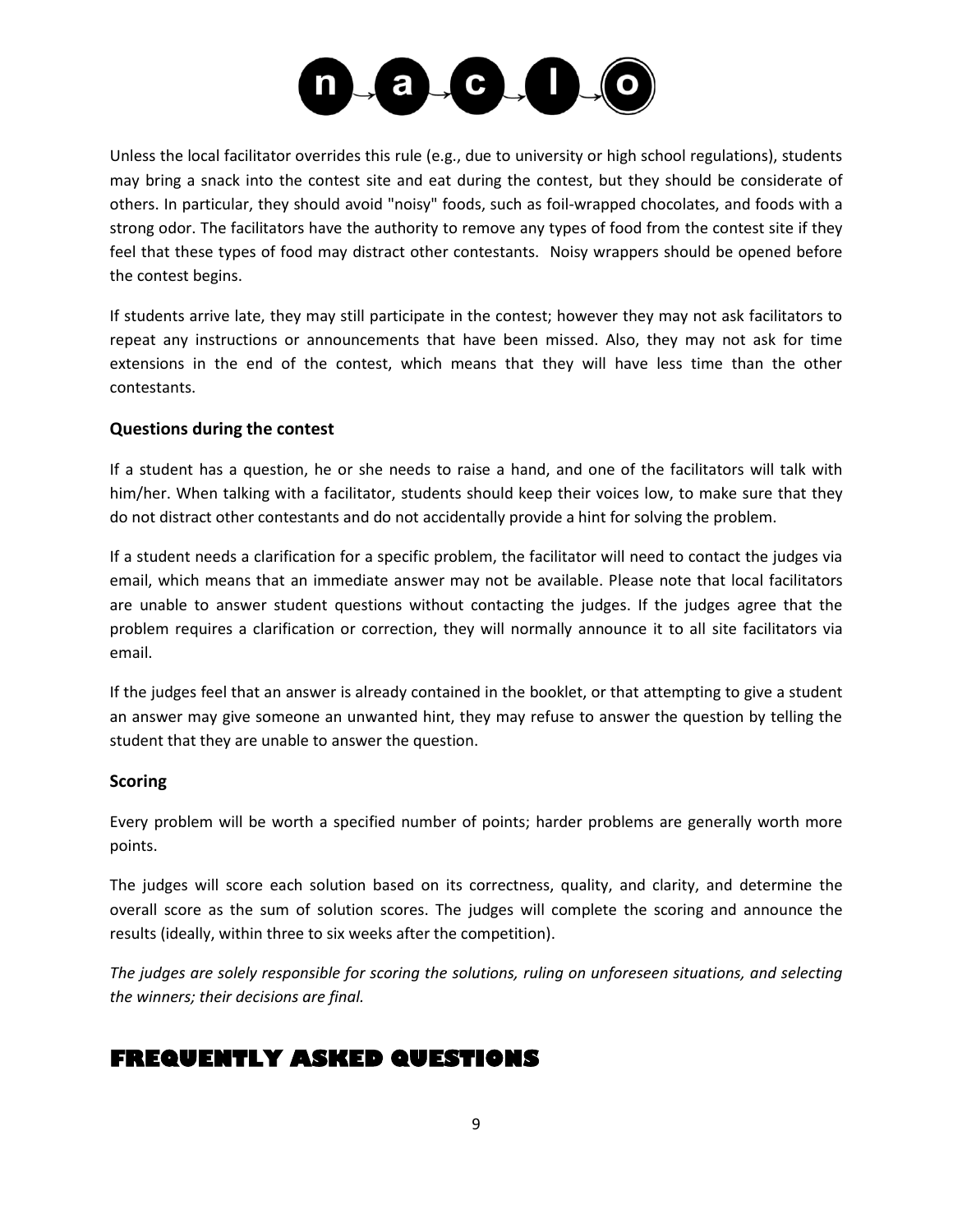

#### **How does a student register for the competition?**

The competition is intended for students in the 13-18 age group. If you are younger than 13, with parental permission, you can also participate. In this case, please **do not register online**. Instead, ask your parents to contact [naclo19org@umich.edu](mailto:naclo19org@umich.edu) directly.

You should register through the NACLO web site [\(www.nacloweb.org\)](http://www.nacloweb.org/). The registration form is located by clicking on the "student" tab. In the registration form, you must choose one of three options regarding where you will be participating:

 Choose **High School Site** if you plan to participate at your high school. This involves having a teacher or administrator supervise the contest at your school. This person should carefully review the facilitator responsibilities listed in the relevant handbook.

OR

 Choose **University Site** if you plan to participate at a NACLO university site. This involves going to the university to take the test. If your city has a university site, we encourage you to participate at this site. An up to date list of university sites is available at on the NACLO web site.

OR

• If you are home schooled, you can still register! Ask your parent to register according to the instructions for home school sites earlier in this document.

## **How long is the competition?**

The Open Round is three hours long; however, note that the judges have the authority to lengthen it in the event of unforeseen circumstances. The start time of the Open Round depends on the time zone. Time zones not listed below should make special arrangements with the organizers in advance.

| Time for the Open Round | Start   | End                |
|-------------------------|---------|--------------------|
| Pacific                 | 9:00am  | 12:00noon          |
| Mountain                | 10:00am | 1:00 <sub>pm</sub> |
| Central                 | 9:00am  | 12:00noon          |
| Eastern                 | 10:00am | 1:00 <sub>pm</sub> |
| Atlantic                | 11:00am | 2:00 <sub>pm</sub> |

The start times shown here are when students can work on the problems. Registration and other administrative activities happen earlier. Try to be at your site 45 minutes prior to the designated start time.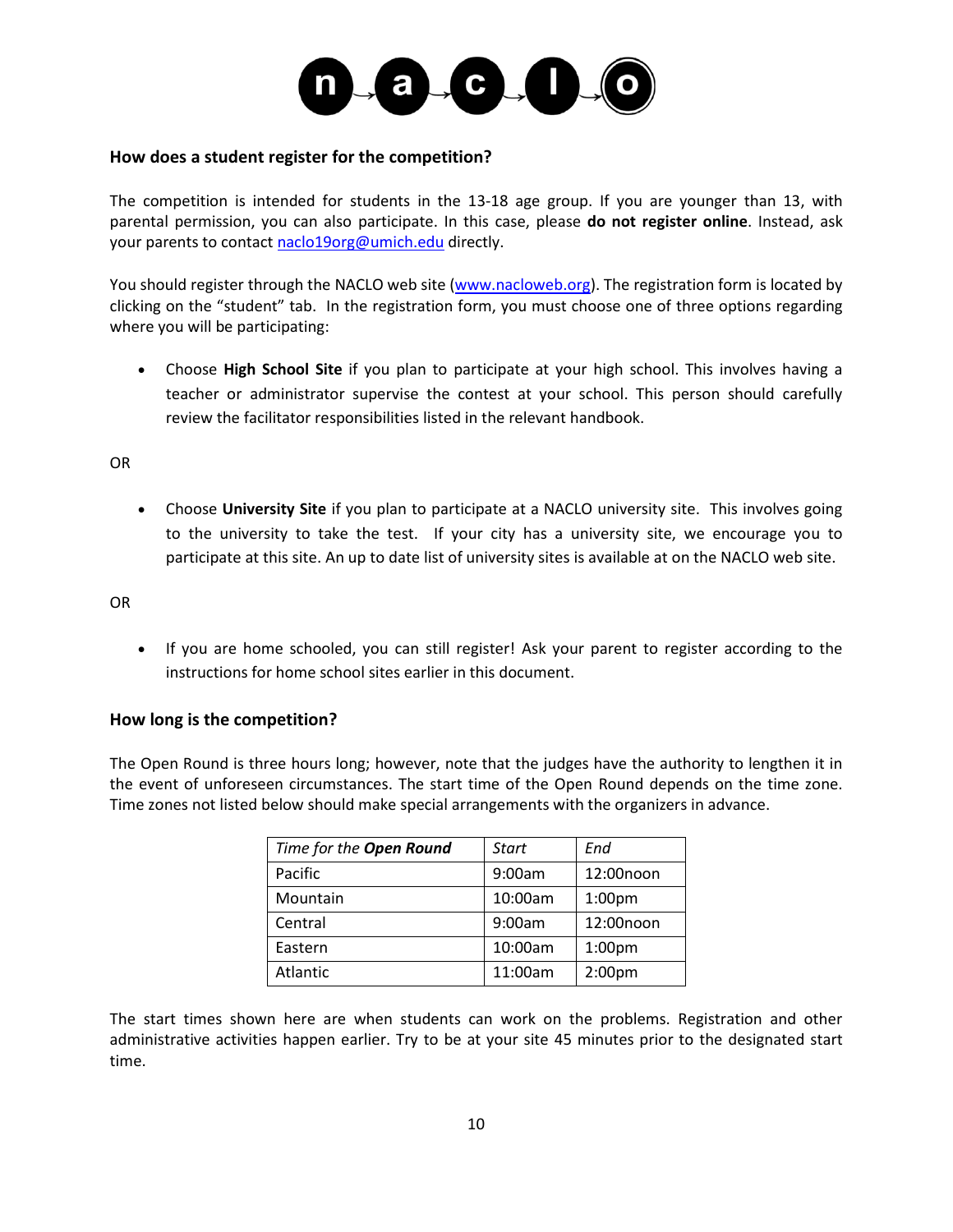

If your time zone is not listed here, please contact [naclo19org@umich.edu](mailto:naclo19org@umich.edu) for specific information about the start and end times in your time zone.

The Invitational Round is four hours long. The contest starts at 9 AM in all time zones except the Atlantic Time Zone.

| Time for the Invitational Round | Start   | End                |
|---------------------------------|---------|--------------------|
| Pacific                         | 9:00am  | 1:00 <sub>pm</sub> |
| Mountain                        | 9:00am  | 1:00 <sub>pm</sub> |
| Central                         | 9:00am  | 1:00 <sub>pm</sub> |
| Eastern                         | 9:00am  | 1:00 <sub>pm</sub> |
| Atlantic                        | 10:00am | 2:00 <sub>pm</sub> |

## **Can younger students (e.g., middle school students) participate?**

Yes, they can. In fact, we will award a special certificate to the top students who participate in the 8<sup>th</sup> grade or below. Students younger than 13 should see our special registration instructions above.

#### **How many problems should I expect?**

You should expect 6-8 problems during the Open Round and 7-10 (generally harder) problems in the Invitational Round.

## **What problem types should I expect?**

You may encounter the following problem types; however, this list is not exhaustive, and you may also get problems of other types. The problems will contain all information required for solving them, and you do not need any specialized linguistic knowledge.

- *Translation problems:* A problem includes a set of sentences in a foreign language and their translations into English, which may be in order or out of order. Your task is to learn as much as possible from these translations and then translate other given sentences to or from English. Note that the foreign language may have "tricky" structure and grammar. For example, German sentences often end in verbs. Japanese people talk differently about their family and about someone else's family. Some languages do not use articles or any equivalent of "to be." Others treat animate and inanimate objects differently. Be prepared to figure out these unfamiliar features from the text.
- *Number problems:* A problem includes foreign sentences that describe basic arithmetic facts, such as "six times four is twenty-four," and your task is to figure out how to translate different numbers and expressions. Some languages use bases other than ten; others use different words for the same number depending on the objects being counted, etc.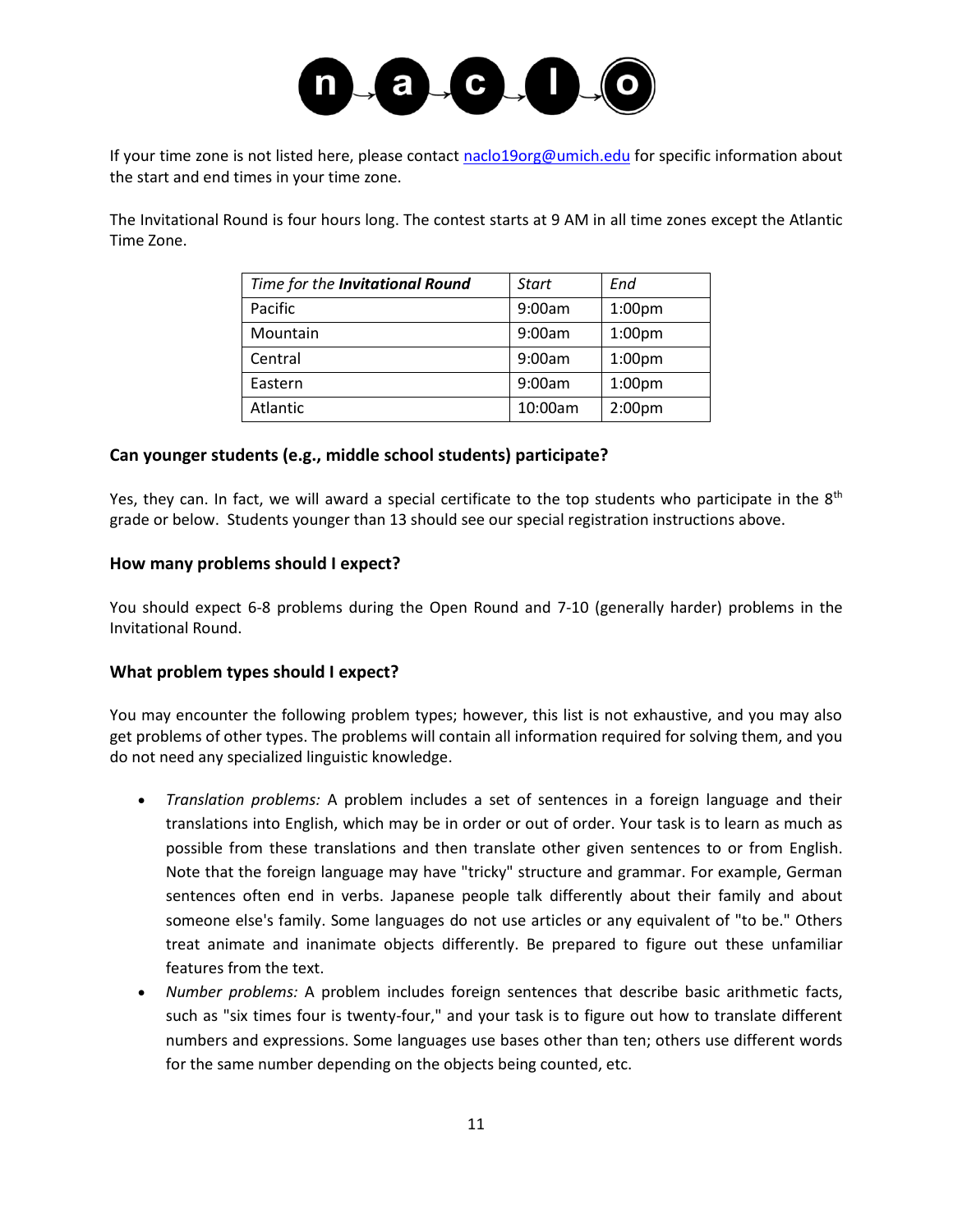

- *Writing systems:* Your task is to figure out how a particular writing system works and then use it to write out a given text, such as an ancient inscription. Some languages are written right to left or top to bottom, others do not use vowels, etc.
- *Calendar systems:* Your task is to figure out what calendar was used by a particular civilization based on sentences that refer to it.
- *Formal problems:* In this context, "formal" means that you have to build a logical model of a language phenomenon. For example, a transformation rule may say "to convert an active voice sentence to passive voice, make the object of the former sentence the subject of the latter one, convert the verb to passive by using an appropriate form of the verb "to be" with the past participle of the verb, and add "by" before the word that was the subject of the former sentence." If we apply this rule to "Maya ate an apple," we get "An apple was eaten by Maya."
- *Phonological problems:* Your task is to figure out the relationship between the sounds of a language and its writing system.
- *Computational problems:* Your task is to develop a procedure to perform a particular linguistic task in a way that can be carried out by a computer.
- *Other types:* Deciphering kinship systems, transcribing spoken dialogue, associating sentences with images, translating unknown languages from scratch, and many other types of problems.

## **Where can I find example problems and related reading materials?**

You may find some [reading materials](http://nacloweb.org/resources.php) on the NACLO website; note that these readings are not required for participation. You may also find more than 200+ past problems on the main website under "[Practice](http://nacloweb.org/practice.php)  [Problems](http://nacloweb.org/practice.php)."

You may find even more problems by searching the web for "*IOL*" or "*linguistics olympiad*," where "IOL" stands for "International Linguistics Olympiad."

## **What knowledge and skills do I need?**

You mostly need logical thinking, as well as basic general knowledge, such as about arithmetic and standard calendars. You do not need prior knowledge of linguistics, computer science, programming, or foreign languages.

## **How many people participate in NACLO?**

Recently, 1,700+ students have been participating yearly at 100+ high school sites and about 50 university sites.

## **What happens if I do well?**

If you earn a high score at the Open Round, you will advance to the Invitational Round. You will be notified if you are invited to participate in the Invitational Round. The top scorers in the Invitational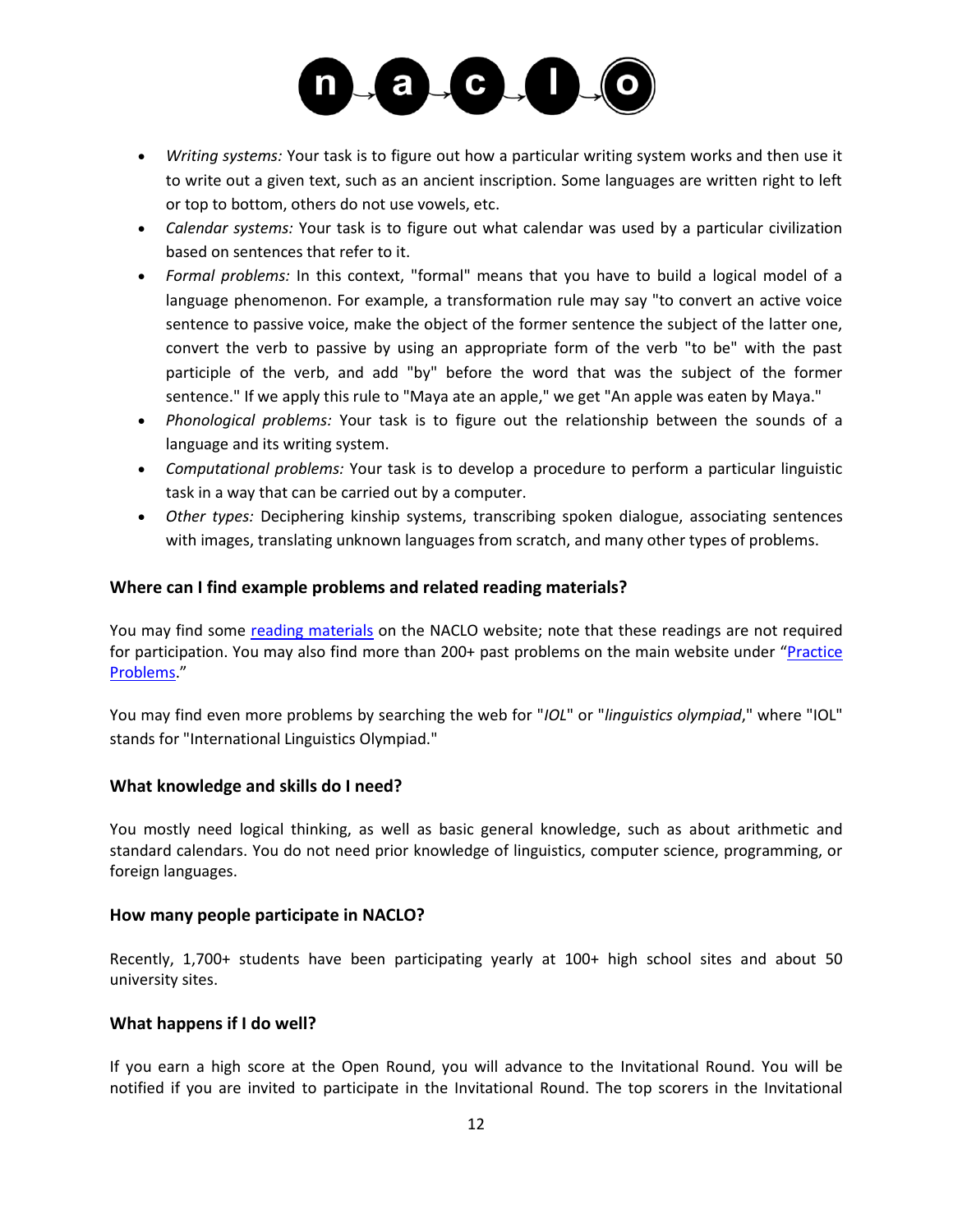

Round will be invited to an online practice program. The top-scoring four US students and the topscoring four Canadian students in the Invitational Round will be chosen to represent the United States and Canada at the International Linguistics Olympiad. Additionally, four more top-scoring US students on an as-yet undetermined combination of the Open Round and Invitational Round may be invited as a second team to represent the United States at the International Linguistics Olympiad.

## **If I advance to the International Linguistics Olympiad, will I have to pay for my trip?**

We are working on the funding for participating in the international competition, and we will probably be able to provide funding for all teams. At the very least, the top team of the United States will have full funding. If you are a member of a team that does not have full funding from NACLO, you would need to help pay for your trip.

## **How well did the United States teams do at the IOL in 2007-2017?**

In 2007, the United States participated in the International Linguistics Olympiad for the first time. The top US team tied for first place; furthermore, one of the US contestants, Adam Hesterberg, earned the highest score in the individual contest and won one of two "first diplomas." In 2008, the top US team tied for the first/second place, and the second team tied for the third/fourth place. Furthermore, US contestant Hanzhi Zhu received a gold medal. The 2009 team earned a team gold. In 2010, the team earned the most awards ever – a gold medal (Ben Sklaroff), two silvers, three bronzes in the individual contest + the team first place for the highest team score at the individual contest. In 2011, even more awards came the US team's way, including a gold medal for Morris Alper.

2012 was another very successful year with two US students (Alex Wade and Anderson Wang) getting gold medals, four others getting silver or bronze, and one of the two US teams winning the team contest. In 2013, Alex Wade won a gold medal with the highest score among all participants whereas one of the US teams (Team Red) won the team contest. In 2014, Darryl Wu won an individual gold medal, and USA Red won a team gold medal. In 2015, James Wedgwood, James Bloxham, and Kevin Yang won individual gold medals. USA Red finished in first place among all teams based on the average score in the individual contest and also finished in second place in the team event. In 2016, US contestant James Wedgwood won a gold medal in the individual round for the second year running and US contestants also scooped three silver medals and two bronze medals. Additionally, USA Red earned the team trophy for the highest combined score on the individual event. Continuing the trend, the teams also won six medals at the 2017 IOL. Brian Xiao of USA Red won a gold medal while silver medals went to three other US contestants and bronze to two other US contestants.

You may find more information about the results at the International Linguistics Olympiad website and the NSF press releases on the NACLO website.

## **How well did Canada do at the IOL?**

Canada participated in the IOL for the first time in 2011. The team received a bronze medal (Daniel Mitropolsky) in 2011. In 2013, Daniel Lovsted won a bronze medal. In 2014, Daniel Lovsted won an individual gold medal, Yan Huang received a silver medal, Simon Huang got a bronze medal, while the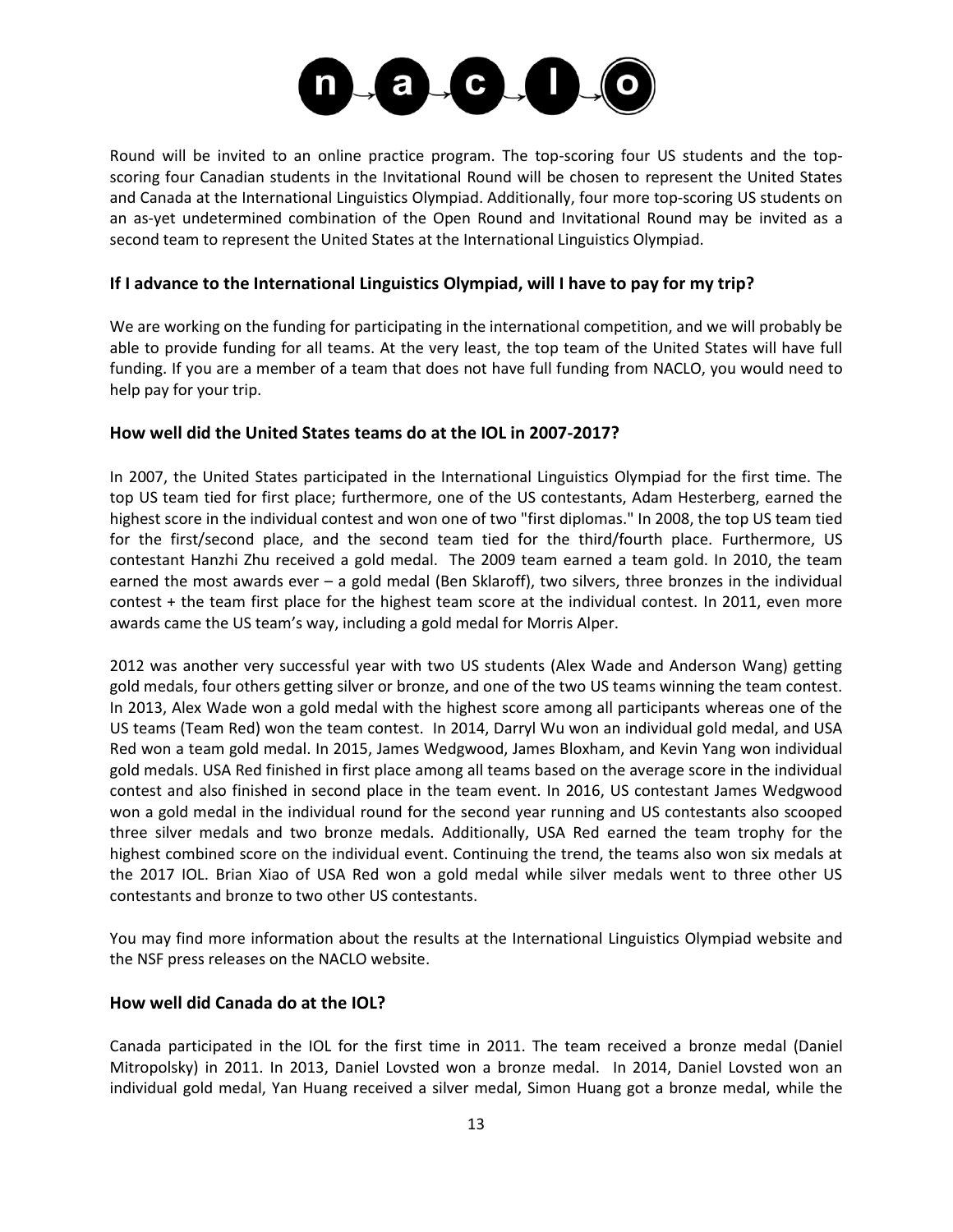

Canadian team finished in second place overall based on the average score in the individual contest. In 2015, Emma McLean received a bronze medal.

## **What if my question was not answered above?**

If you have further questions, please contact [naclo19org@umich.edu.](mailto:naclo19org@umich.edu)